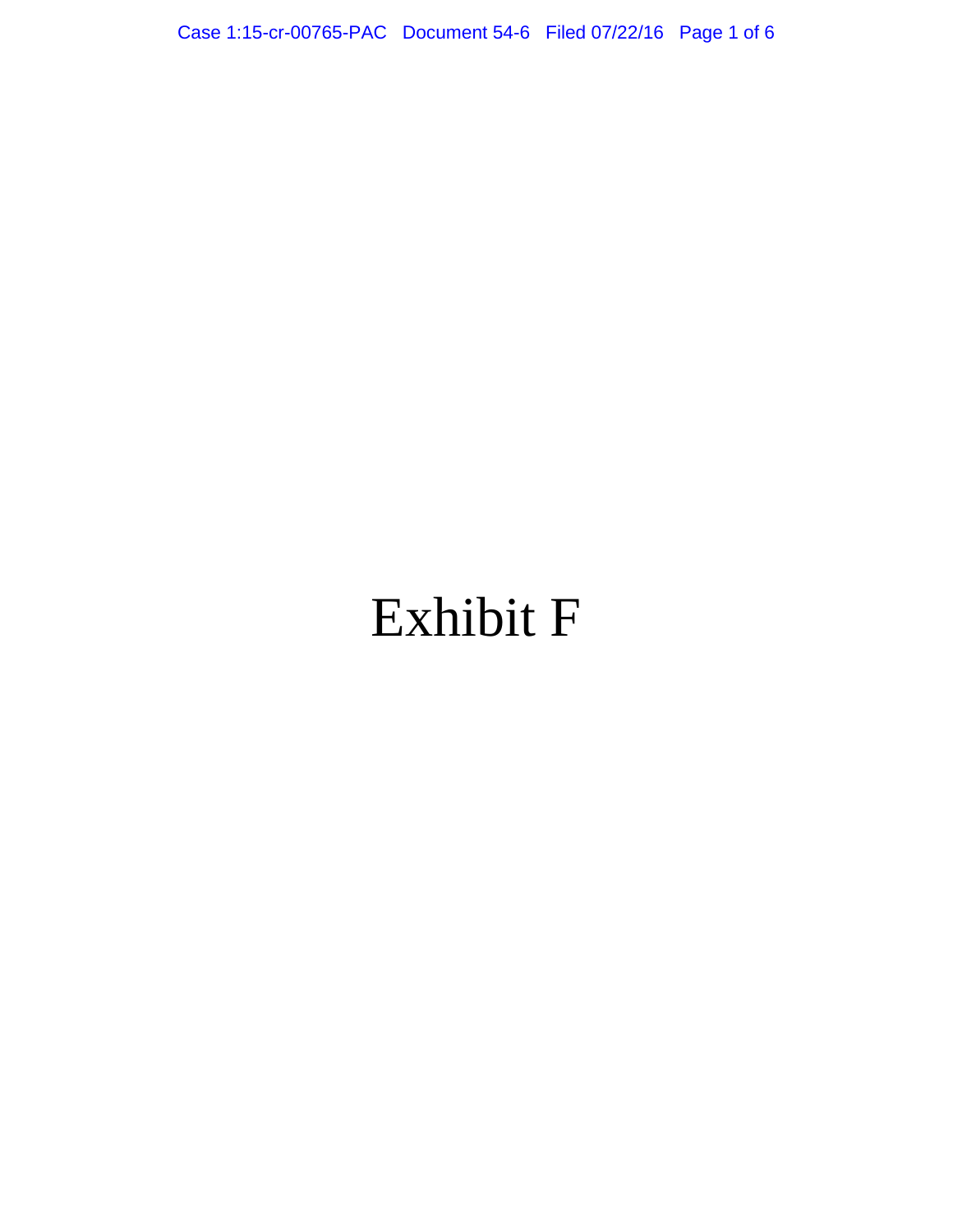**U.S. Department of Justice** 

Drug Enforcement Administration



10. Report Re: Post-Arrest Interview of Efrain Antonio CAMPO-Flores on 11-10-2015.

#### **DETAILS**



2. On November 10, 2015, SA Sandalio Gonzalez, SA Leith Habayeb, and GS Robert Zachariasiewicz of the Special Operations Division (SOD) Bilateral Investigations Unit (BIU), and SA Kimojha Brooks of the NYFD transported Efrain Antonio CAMPO-Flores (NN 8391580) and Franqui Francisco FLORES de Freitas (NN 8391580) to White Plains, New York following their arrest and expulsion from Port-au-Prince, Haiti on this same date. The defendants were transported aboard DEA Aircraft (AC) N-7734T which departed Port-au-Prince at approximately 4:30 PM local time and arrived at Westchester County International Airport in White Plains, NY at approximately 8:00 PM local time. The defendants were offered food and beverages and allowed frequent access to the lavatory during the flight.

3. At approximately 5:15 PM, SA Gonzalez provided CAMPO with a DEA Form-13b, Advice of Rights in the Spanish language. CAMPO proceeded to read the form, sign the form, and indicated that he understood the warnings and agreed to voluntarily nswer questions as witnessed by SA Gonzalez and GS Zachariasiewicz. The signed form is contained with the case file.



This report is the property of the Drug Enforcement Administration. Neither it nor its contents may be disseminated outside the agency to w hich loaned.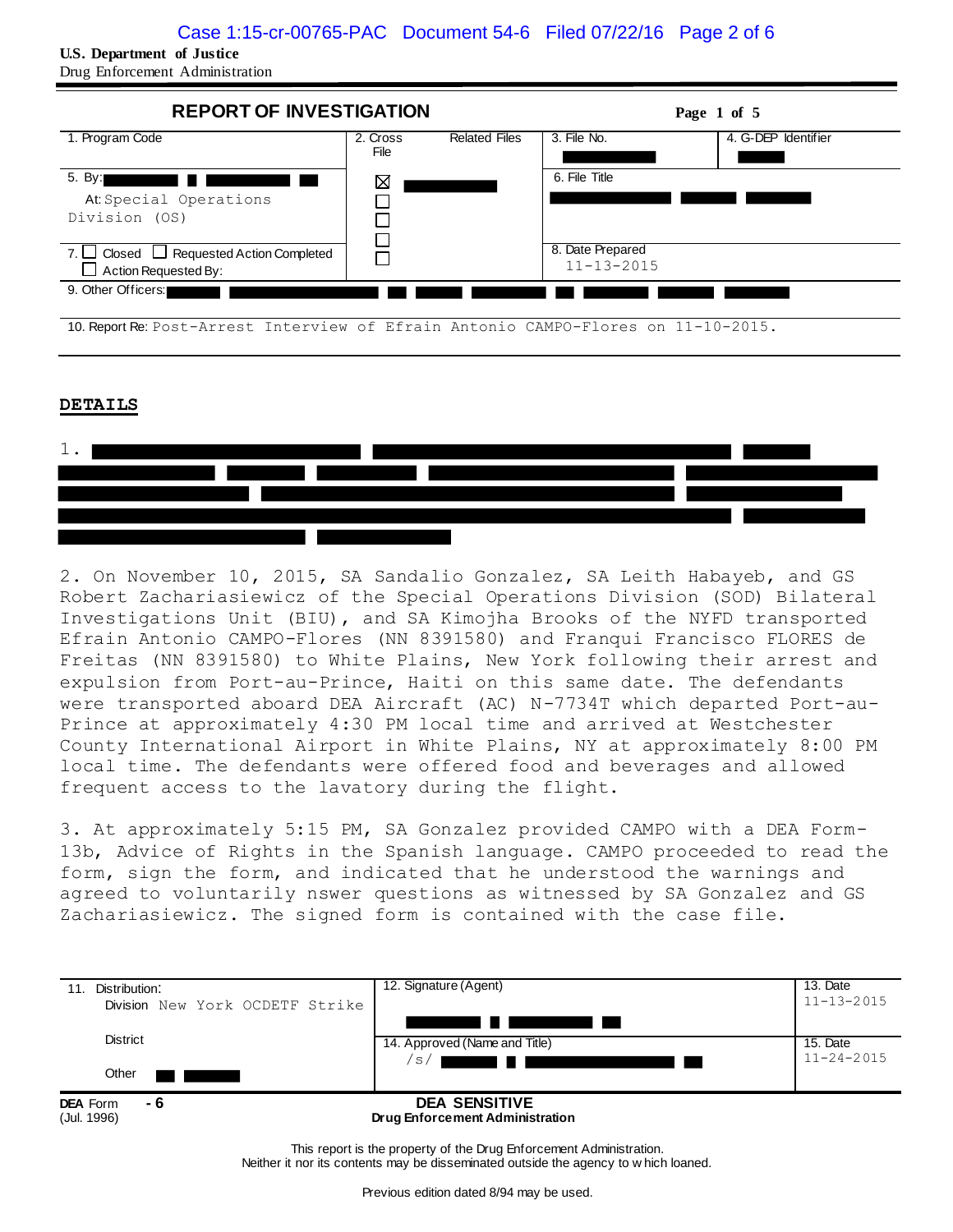### Case 1:15-cr-00765-PAC Document 54-6 Filed 07/22/16 Page 3 of 6

**U.S. Department of Justice**  Drug Enforcement Administration

|                                | 1. File No.      | 2. G-DEP Identifier |
|--------------------------------|------------------|---------------------|
| <b>REPORT OF INVESTIGATION</b> |                  |                     |
| <i>(Continuation)</i>          | 3. File Title    |                     |
|                                |                  |                     |
| -4.                            |                  |                     |
| of $5$<br>Page<br><sup>2</sup> |                  |                     |
| 5. Program Code                | 6. Date Prepared |                     |
|                                | $11 - 13 - 2015$ |                     |

4. SA Gonzalez asked CAMPO basic biographical questions and was provided with the following information by CAMPO. He stated that his name was Efrain Antonio CAMPOS-Flores, DOB 08-25-1986, cedula 18330183, telephone number 58-414-286-5397, and a resident of El Paraiso, Caracas, Venezuela. (**Agent's note**:



5. CAMPO asked SA Gonzalez what he was being charged with and SA Gonzalez explained to CAMPO that he was charged with Conspiracy to Import Narcotics. CAMPO then asked SA Gonzalez, "What would happen if someone went down the path to commit a crime but repented before committing the crime?" SA Gonzalez explained to CAMPO that he and FLORES had done enough to be charged with a crime and had been arrested. Specifically, SA Gonzalez explained that it was known that CAMPO went to Honduras for meetings; that CAMPO held meetings in Venezuela; that his cousin (FLORES) returned to Honduras for additional meetings; and that they then traveled to Haiti. CAMPO asked SA Gonzalez if there were recordings (of these

**DEA** Form **- 6a** (Jul. 1996)

#### **DEA SENSITIVE Drug Enforcement Administration**

This report is the property of the Drug Enforcement Administration. Neither it nor its contents may be disseminated outside the agency to w hich loaned.

Previous edition dated 8/94 may be used.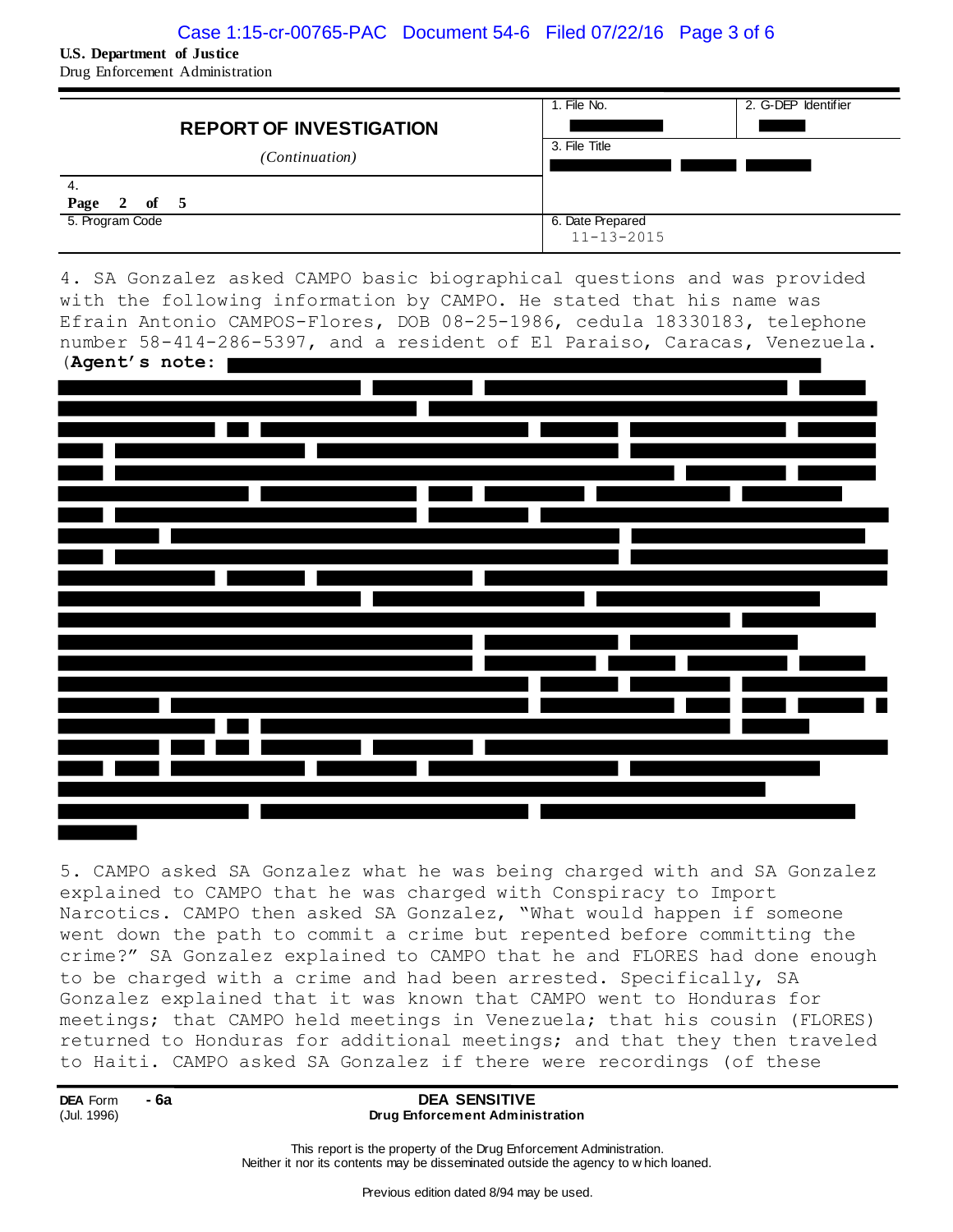## Case 1:15-cr-00765-PAC Document 54-6 Filed 07/22/16 Page 4 of 6

**U.S. Department of Justice** Drug Enforcement Administration

| <b>REPORT OF INVESTIGATION</b><br><i>(Continuation)</i><br>4.<br>$3$ of $5$<br>Page | 1. File No.<br>3. File Title         | 2. G-DEP Identifier |
|-------------------------------------------------------------------------------------|--------------------------------------|---------------------|
| 5. Program Code                                                                     | 6. Date Prepared<br>$11 - 13 - 2015$ |                     |

meetings) and SA Gonzalez stated that there were. SA Gonzalez then proceeded to show CAMPO a still image obtained from a video (Exhibit N-2) of a meeting between CAMPO and CS- and CS- and CS- where CAMPO can be clearly seen holding a kilogram of cocaine. SA Gonzalez asked CAMPO who the person in the video was to which CAMPO replied, "It is me." SA Gonzalez then asked CAMPO what he was holding in the picture and CAMPO stated, "You know what that is."

6. SA Gonzalez asked CAMPO who provided him with the drugs and CAMPO stated that "El Gocho" provided them. SA Gonzalez asked CAMPO what "El Gocho's" real name was and CAMPO stated that he did not know. CAMPO further stated that "Hamudi" put him in contact with "El Gocho" approximately 2 months ago in Caracas. CAMPO added that aka "Juan" (aka "Jose") was the intermediary (nfi). SA Gonzalez asked CAMPO where he was holding the 800 kilograms and CAMPO stated that "Gocho" only gave him the one (1) kilo; CAMPO had not received the full amount yet. CAMPO stated that "Gocho" was reluctant to provide the full amount on credit to him because this was the first time they were doing business together. CAMPO further stated that "Gocho" was going to provide the kilograms to CAMPO and CAMPO would pay "Gocho" after he (CAMPO) received payment. SA Gonzalez asked CAMPO if he knew who was supplying the cocaine to "Gocho" and CAMPO replied that "Gocho" told him it was coming from the FARC. CAMPO added that he only met with "Gocho" approximately five (5) times. SA Gonzalez later asked CAMPO who put him in contact with the drug traffickers in Honduras and CAMPO replied that the same "Hamudi" put him in contact with "El Negrito" (aka Flaco) in Honduras and CAMPO met him for the first time when he traveled to Honduras last month. SA Gonzalez asked CAMPO if he knew "Hamudi's" name and CAMPO stated that he did not; adding that "Hamudi" was killed approximately 15 days ago.

7. SA Gonzalez asked CAMPO if he told anyone in his family about what he was doing and CAMPO alleged that he did not because they would kill him.

 $\blacksquare$ SA Gonzalez asked CAMPO how he planned to get the drugs out of Maiquetia (Simon Bolivar International Airport); specifically if he had coordinated with any government, military, or police officials and CAMPO stated that he had not. CAMPO further stated

- 6a **DEA** Form (Jul. 1996)

**DEA SENSITIVE Drug Enforcement Administration** 

This report is the property of the Drug Enforcement Administration. Neither it nor its contents may be disseminated outside the agency to which loaned.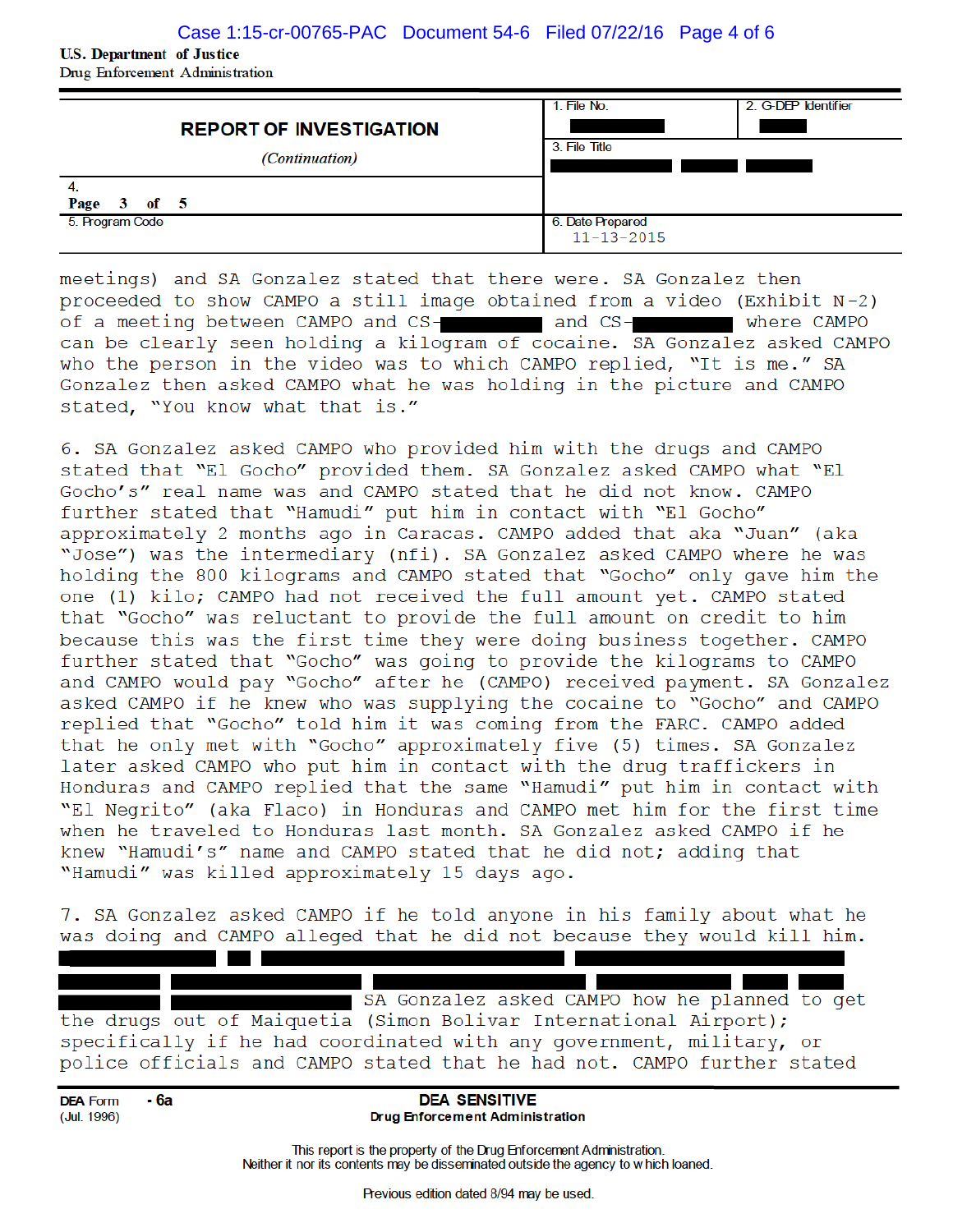## Case 1:15-cr-00765-PAC Document 54-6 Filed 07/22/16 Page 5 of 6

**U.S. Department of Justice**  Drug Enforcement Administration

| <b>REPORT OF INVESTIGATION</b><br><i>(Continuation)</i><br>-4.<br>Page<br>of $5$<br>$\overline{4}$ | 1. File No.<br>3. File Title         | 2. G-DEP Identifier |
|----------------------------------------------------------------------------------------------------|--------------------------------------|---------------------|
|                                                                                                    |                                      |                     |
| 5. Program Code                                                                                    | 6. Date Prepared<br>$11 - 13 - 2015$ |                     |

that he could've gotten the drugs out of the airport very easily because of who he was and because of the access he has at the airport. CAMPO added that he did not need to coordinate with anyone to accomplish this.

8. SA Gonzalez asked CAMPO why he got into the drug business and in this deal in specific selling drugs to a Mexican who was going to distribute the drugs in the United States and CAMPO stated that he did not know the drugs were going to the United States. CAMPO stated that (United States) never came out of his (CAMPO's) mouth. SA Gonzalez reminded CAMPO that his meetings were recorded and that CAMPO did not need to say himself that the drugs were going to the United States. SA Gonzalez added that CAMPO was well aware that the Mexican said the drugs were going to the United States and CAMPO replied, "yes, but I didn't emphasize it." CAMPO added that the Mexican even offered to take CAMPO to the United States but CAMPO declined. SA Gonzalez again asked CAMPO why he got into this deal and he replied it was because he didn't even have \$10,000 to his name. CAMPO stated that there is a lot of jealousy in his family and some successful family members do not share their success or help other family members with business. For example, CAMPO stated that he has tried to make money by asking his cousin, Erick MALPICA-Flores, Director of Finance for PDVSA, to approve payments to businesses owed money by PDVSA who would then pay a commission to CAMPO but CAMPO implied that MALPICA won't help him. CAMPO further stated that all he wanted to do was make some money on this (cocaine) deal and then go live in the United States with his wife and child.

9. SA Gonzalez asked CAMPO about his travel to Panama reflected on his passport and CAMPO replied that he owned 20 taxis there and would travel to collect the money. CAMPO stated that this business only generated approximately \$800 per week in profit but in reality his profit was much less because he had to spend money to fly to Panama and stay in a hotel to collect the money.

10. SA Gonzalez asked CAMPO what the fallout would be in the press when it became known that he was attempting to carry out this drug transaction to help finance Cilia FLORES' campaign for the National Assembly and CAMPO replied, "I know I said that but in reality it was for me." CAMPO stated that friends in the drug business had told him to be careful not to get

**DEA** Form **- 6a** (Jul. 1996)

#### **DEA SENSITIVE Drug Enforcement Administration**

This report is the property of the Drug Enforcement Administration. Neither it nor its contents may be disseminated outside the agency to w hich loaned.

Previous edition dated 8/94 may be used.